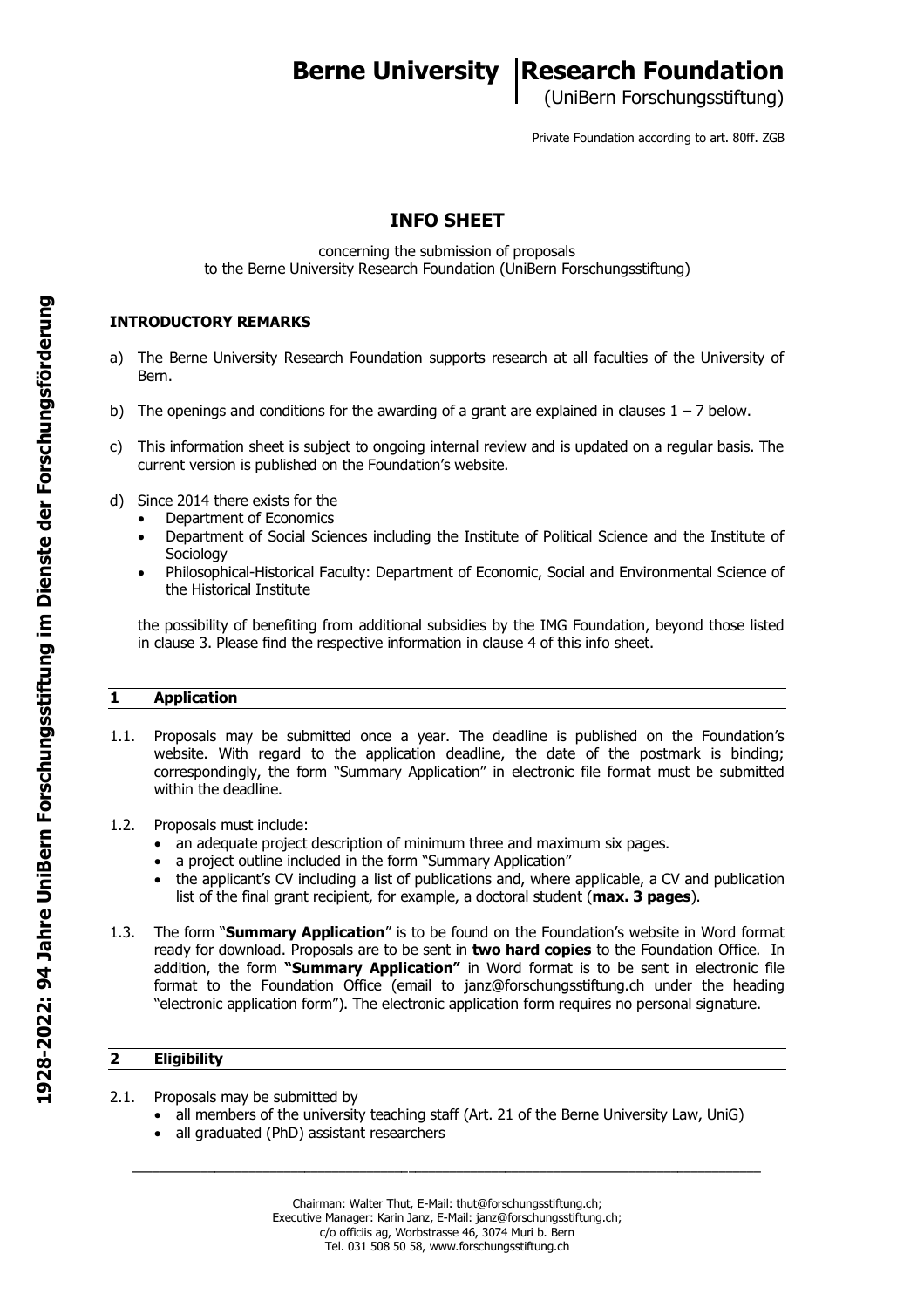Graduated (PhD) researchers salaried by an SNF-grant but not holding an official cantonal research position may submit proposals without the backing of a co-signatory, under the condition that they are active in university teaching.

2.2. Applications submitted by students/doctoral students and professors emeriti are not accepted.

#### **3 Projects we support**

- 3.1. Applications concerning the acquisition of new apparatuses (hardware and software) can only be taken into consideration if these specifically serve research aims. The supplier's quote is to be enclosed in the application. The purchase of consumables is not accepted. For the Medical Faculty, the Vetsuisse Faculty, and the Natural Sciences Faculty, the maximum grant limit for the purchase of apparatuses is CHF 15,000.
- 3.2. Financial support for travels abroad for the purpose of participating in scientific meetings implies that the targeted event is research oriented and that the applicant actively participates in the event (presentation of paper, field research, or the like). For travels to conferences within Europe the maximum support is CHF 1,000, for events outside Europe CHF 2,000. The maximum travel allowance per research unit and application period is CHF 2000.

Fieldwork campaigns (in Switzerland or abroad) in pursuit of a specific research project are supported with a grant of maximum CHF 5,000.

Study visits to a university abroad involving participation in the institution's doctoral program are supported with a grant of maximum CHF 3,000. Please submit an official invitation from the institution upon application.

Applications requesting the coverage of travel expenses must be submitted prior to travel and include budget specifications. Costs for meals and health insurance premiums are not covered. Please submit a screenshot from the booking of the flight if travelling by airplane.<sup>1</sup>

Tenured and non-tenured professors are not eligible for personal travel grants.

Applications for coverage of travel and subsistence costs submitted by members of the Medical Faculty and the Vetsuisse Faculty are not accepted. By request of the faculty representative on the Foundation Board, support for these faculties focuses on the acquisition of research apparatuses. Accordingly, researchers from the two above-mentioned faculties are not eligible for support as far as clauses  $3.3. - 3.5$ . of this info sheet are concerned.

- 3.3. Applications for the support of publications (printed or in electronic form) serving the exchange of research results are subject to the following guidelines:
	- The maximum support awarded is
		- CHF 5,000 for the publication of research findings in the form of monographs and edited volumes.
		- CHF 3,000 for the publication of dissertations.
		- CHF 3,000 for the publication of festschrifts.
	- The Foundation reserves the right to review the manuscript.
	- The application must clearly indicate how far the book project has advanced.

 $1$  The Coordination Office for Sustainable Development of the University of Bern has published recommendations for business travel: https://www.unibe.ch/university/portrait/self\_image/sustainability/index\_eng.html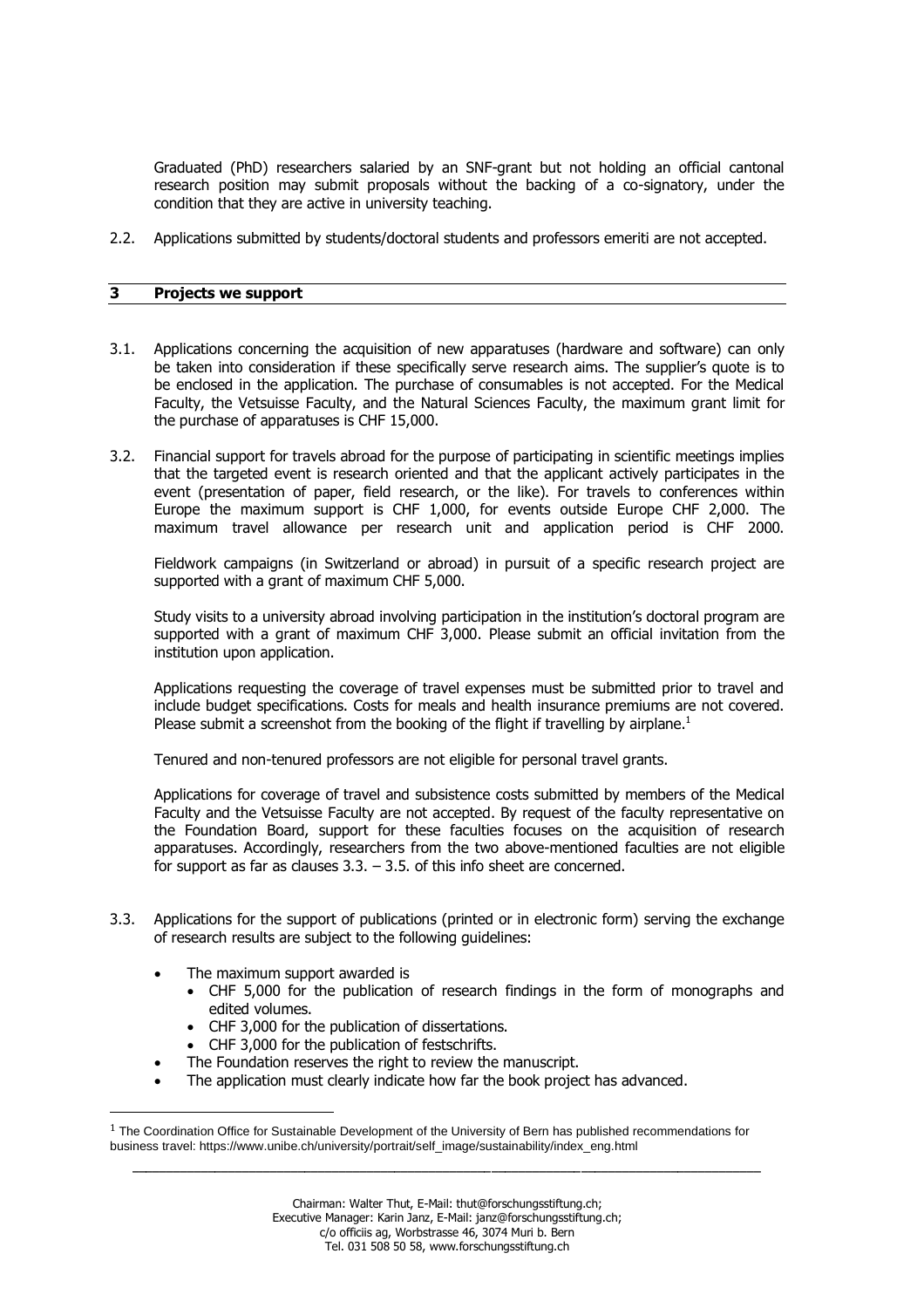- In the case of edited volumes, the incentive, project management, research rationale or the conceptual lead (alternatively) must be based at the University of Berne.
- The application must include a prospective list of contents and an outline of the volume's structure.
- Please enclose in the application a copy of the contract with the publishing house and the details concerning cost calculation.
- The application must give answers to the following questions regarding open access:
	- Has the publication been elaborated in the course of a project supported by an external institution (e.g. SNF), which generally demands open access publication?
	- If this is the case: Is there a section included in the contract with the publishing house about the open access publication?
	- Has the applicant applied for specific funding of the open access publication (e.g. BPC of the SNF)? What was the result of this application?
- The printing of dissertations is supported only in exceptional cases and in the context of programmes for the promotion of young scholars/scientists. The application must include the expertises for the dissertation.
- The printing of festschrifts is supported only in exceptional cases.
- In cases where the Foundation has contributed to the printing costs, please enclose a reference to the support received from the Foundation in the publication.
- Following publication a specimen copy is to be sent to the Foundation Office.

Exclusion criteria include:

- Excessive demands on behalf of the publishing company.
- Reprints and luxury editions.
- Works of merely popular scientific interest, mere compilations and reference books as well as publications exclusively serving educational purposes at school.
- 3.4. The organizers of national and international scientific symposiums, conferences and the like are not eligible for financial support.

Internal university events (colloquia, retreats, conventions, block seminars, workshops) serving advanced education or the intellectual exchange of ideas between researchers of the University of Berne, not directly related to a research project, can only be supported in exceptional cases and, if granted, only once. Decisions are taken case-by-case.

Institutional events serving the general public's interest such as "open days" are eligible for onetime support only; the maximum contribution is CHF 5,000. Applications serving this purpose are not subject to the routine annual deadline but may be submitted at any time.

- 3.5. Personnel costs are basically not eligible for support.
- 3.6. Costs for translations into German, English, French and Italian are not eligible for support. Translations into other languages can be funded; the foundation is deciding on a single case basis. The quotation of the translation must be handed in with the grant application.
- 3.7. The Foundation does not support the offsetting of intra-university services, e.g., costs of analysis.
- 3.8. The Foundation does not cover remunerations paid to volunteers participating in scientific tests.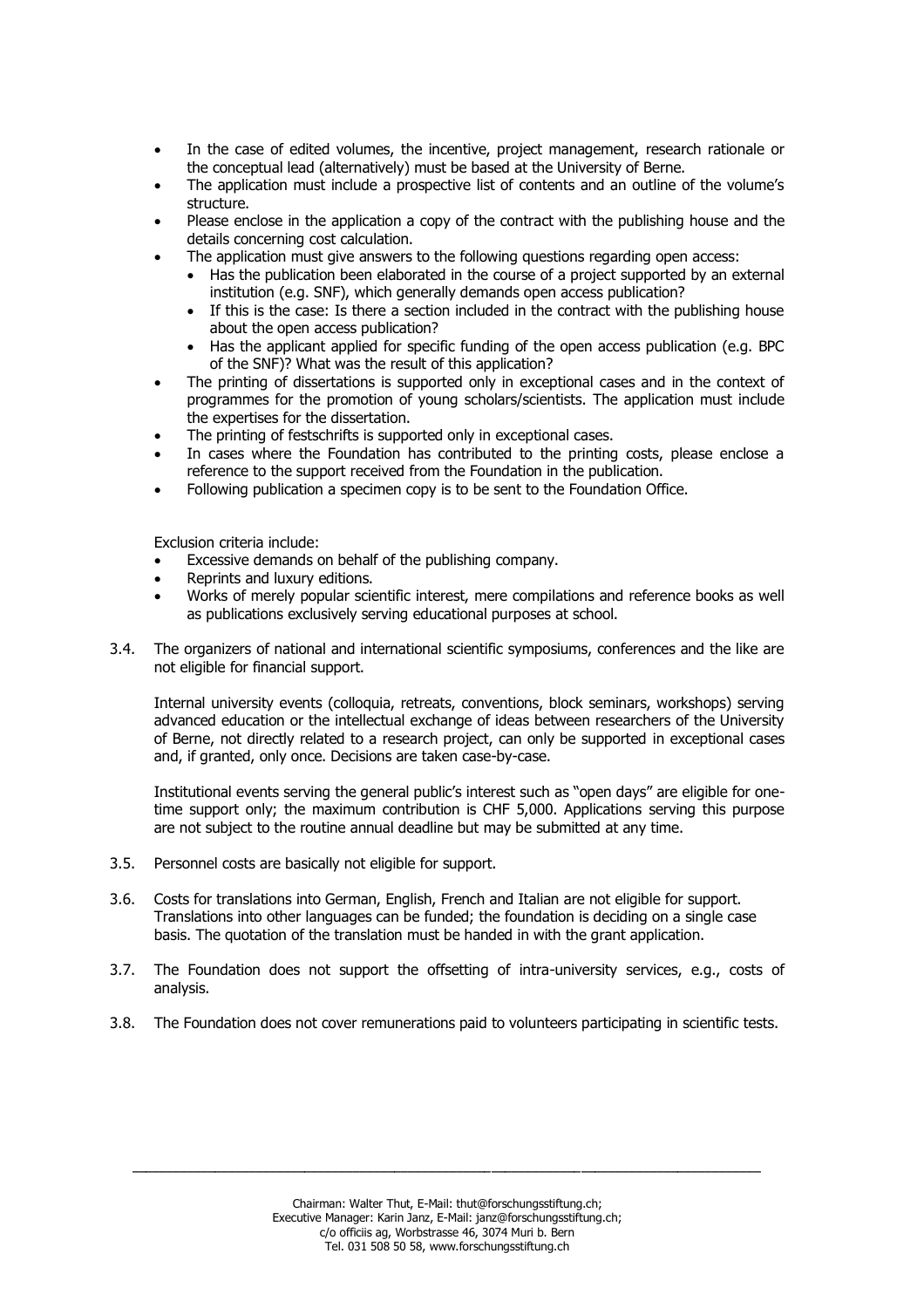#### **4 Supported projects contribution IMG Foundation**

For the institutions mentioned under item d) of the introductory remarks there is the possibility, beyond the specifications listed under clause 3, to apply for additional grants:

- 4.1. The IMG Foundation awards funds to cover staff costs in the context of research projects, particularly as regards start-up funding. These funds can be used to meet the salaries of Postdocs, assistants, doctoral students as well as tutorial assistants. Social insurance fees, contributions to pension funds and all other ancillary wage costs are to be regarded as included in the contributions granted by IMG Foundation. The level of remuneration should be consistent with the University of Berne's normal wage levels. The contract of employment is negotiated between the University of Berne and the potential employee. The maximum amount granted is CHF 57'200 per proposal.
- 4.2. The IMG Foundation makes contributions for travel costs, accommodation expenses, fees and other specific costs related to study visits at universities abroad and fieldwork campaigns. Moreover such grants are awarded for the attendance at courses (summer schools, seminars for PHD students and other), conferences with active participation or the like. The application is to be submitted prior to departure, including a budget and – when travelling by airplane – a screenshot of the booked flight if possible. Meals and insurances are not covered. If (already) available, a letter of acknowledgement from the university abroad confirming admission or a confirmation of the admission to the course should be attached to the proposal. Grants are awarded preferably but not exclusively to PHD students. Tenured professors are not eligible for personal travel grants.
- 4.3. As for the rest, the provisions set down in clauses 1-2 and 5-7 of this info sheet apply. In case the founding amount of the IMG Foundation is exploited, grant applications may be redistributed to one of the other funding pools of the Berne University Research Foundation. Thereafter, the rules of the other funding pool apply for the grant application, incl. possible maximum contributions.

### **5 Procedure**

- 5.1. Proposals are first reviewed by qualified experts. Approximately four weeks after expiry of the deadline, the proposals are submitted to the Foundation Board for appraisal. Subsequently the applicants are informed in writing as to the Board's decision.
- 5.2. The Foundation's resources are limited; the Foundation Board does not comment in detail on its decisions.

#### **6 Reporting**

- 6.1. Grantees are asked to hand in a report within a year after having been awarded a grant, informing the Foundation as to how the means have been applied and indicating how the research or study is progressing, and which work steps have been concluded so far, etc. Longterm projects demand the submission of a final report.
- 6.2. Failure to comply with the rules of reporting entails the stoppage of further payments.